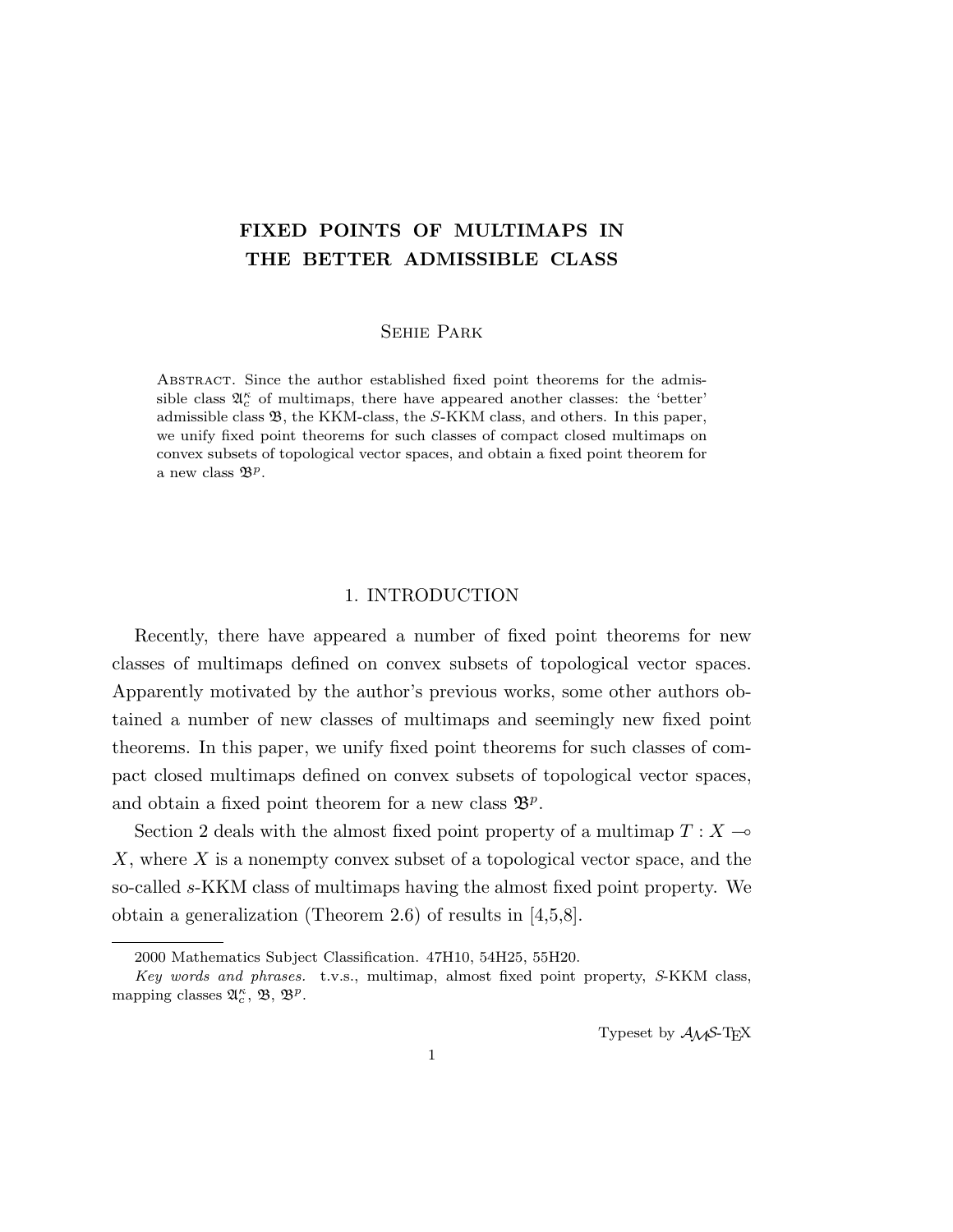In Section 3, we are mainly concerned with fixed point theorems for upper semicontinuous maps in the admissible class  $\mathfrak{A}_{c}^{\kappa}$  and the 'better' admissible class B due to the author for topological vector spaces more general than locally convex ones. Recently, some authors dealt with fixed point theorems for seemingly new and broad classes of multimaps. We clarify that some of them are consequences of the author's earlier result.

Finally, in Section 4, we obtain a general fixed point theorem for a new 'better' admissible class  $\mathfrak{B}^p$  of multimaps, which encompasses almost all of other known results in this paper.

## 2. THE ALMOST FIXED POINT PROPERTY

A t.v.s. means a Hausdorff topological vector space and  $\mathcal V$  denotes a fundamental system of open neighborhoods of the origin 0 of a t.v.s. A multimap (simply, a map)  $T : X \to Y$  is a function from X into  $2^Y \setminus \{\emptyset\}$ . All terminology is standard. The closure operation is denoted by cl or

For topological spaces X and Y, a multimap  $T : X \longrightarrow Y$  is said to be upper semicontinuous (u.s.c.) if for any open subset  $A \subset Y$ , the set  $T^+(A) := \{x \in Y : |f(x)| \leq R\}$  $X | T(x) \subset A$  is open in X. T is said to be *closed* if it has the closed graph  $\operatorname{Gr}(T) \subset X \times Y$ , and *compact* if its range  $T(X)$  is contained in a compact subset of Y . Recall that a compact closed multimap is u.s.c. and compact-valued; and an u.s.c. multimap with closed values is closed.

Let X be a convex subset of a t.v.s. E. A multimap  $T : X \longrightarrow X$  is said to have the (convexly) almost fixed point property if, for every (convex) neighborhood U of the origin 0 of E, there exists a point  $x_U \in X$  such that  $x_U \in T(x_U) + U$ or  $T(x_U) \cap (x_U + U) \neq \emptyset$ .

The following is well-known:

**Theorem 2.1.** Let X be a subset of a t.v.s. E. Then any compact closed multimap  $T : X \longrightarrow X$  having the almost fixed property has a fixed point.

We have the following fixed point theorem: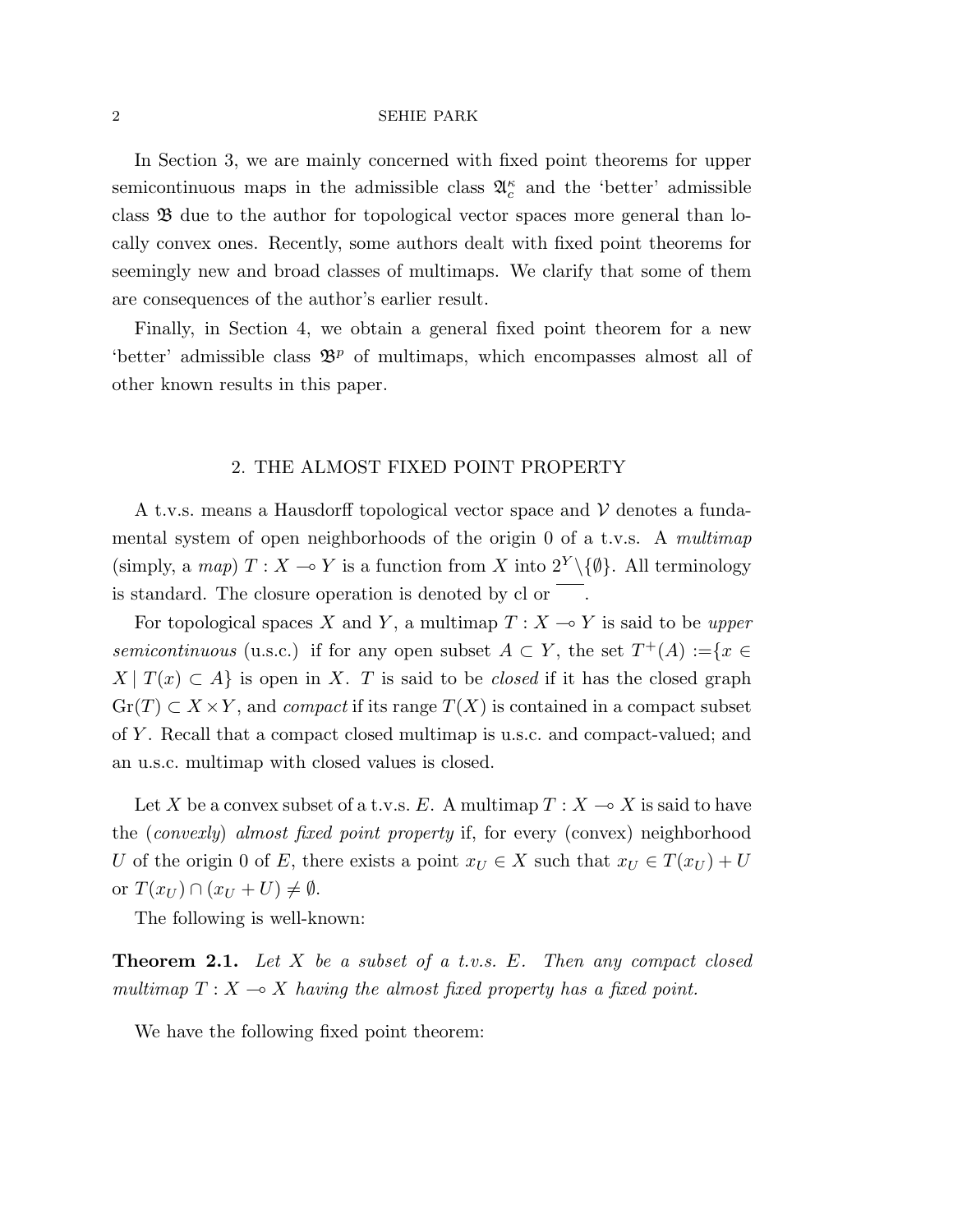**Theorem 2.2.** Let X be a compact subset of a t.v.s. E and  $T : X \multimap E$  a multimap such that

- (i)  $T$  has the almost fixed point property;
- (ii) T has closed values; and
- (iii)  $T$  satisfies the following equality:

$$
\bigcap_{U \in \mathcal{V}} \{x \in X \mid x \in T(x) + U\} = \bigcap_{U \in \mathcal{V}} \text{cl}\{x \in X \mid x \in T(x) + U\}.
$$

Then T has a fixed point.

*Proof.* For any  $U \in \mathcal{V}$ , let

$$
F_U := \{ x \in X \, | \, x \in T(x) + U \}.
$$

By (i), there is an  $x_U \in X$  such that  $x_U \in T(x_U) + U$ . Then  $F_U \neq \emptyset$  for each  $U \in \mathcal{V}$ . It is clear that  $\{F_U | U \in \mathcal{V}\}\$  has the finite intersection property. Since each cl  $F_U$  is a closed subset of the compact space X, we have  $\bigcap_{U \in \mathcal{V}} cl F_U \neq \emptyset$ . Therefore, by (iii), there exists an  $\hat{x} \in X$  such that

$$
\widehat{x} \in \bigcap_{U \in \mathcal{V}} F_U = \bigcap_{U \in \mathcal{V}} \mathrm{cl} \, F_U \neq \emptyset,
$$

and hence, we have

$$
\widehat{x} \in \bigcap_{U \in \mathcal{V}} (T(\widehat{x}) + U) = \mathrm{cl}\, T(\widehat{x}) = T(\widehat{x})
$$

by (ii). This completes our proof.

Recall that multimaps satisfying a condition similar to (iii) were studied in [8,9,19].

Let  $\langle X \rangle$  be the set of all nonempty finite subsets of a set X.

Let  $X$  be a convex subset of a vector space and  $Y$  a topological space. Motivated by an earlier work [13] of the author, in 1996, Chang and Yen [5] defined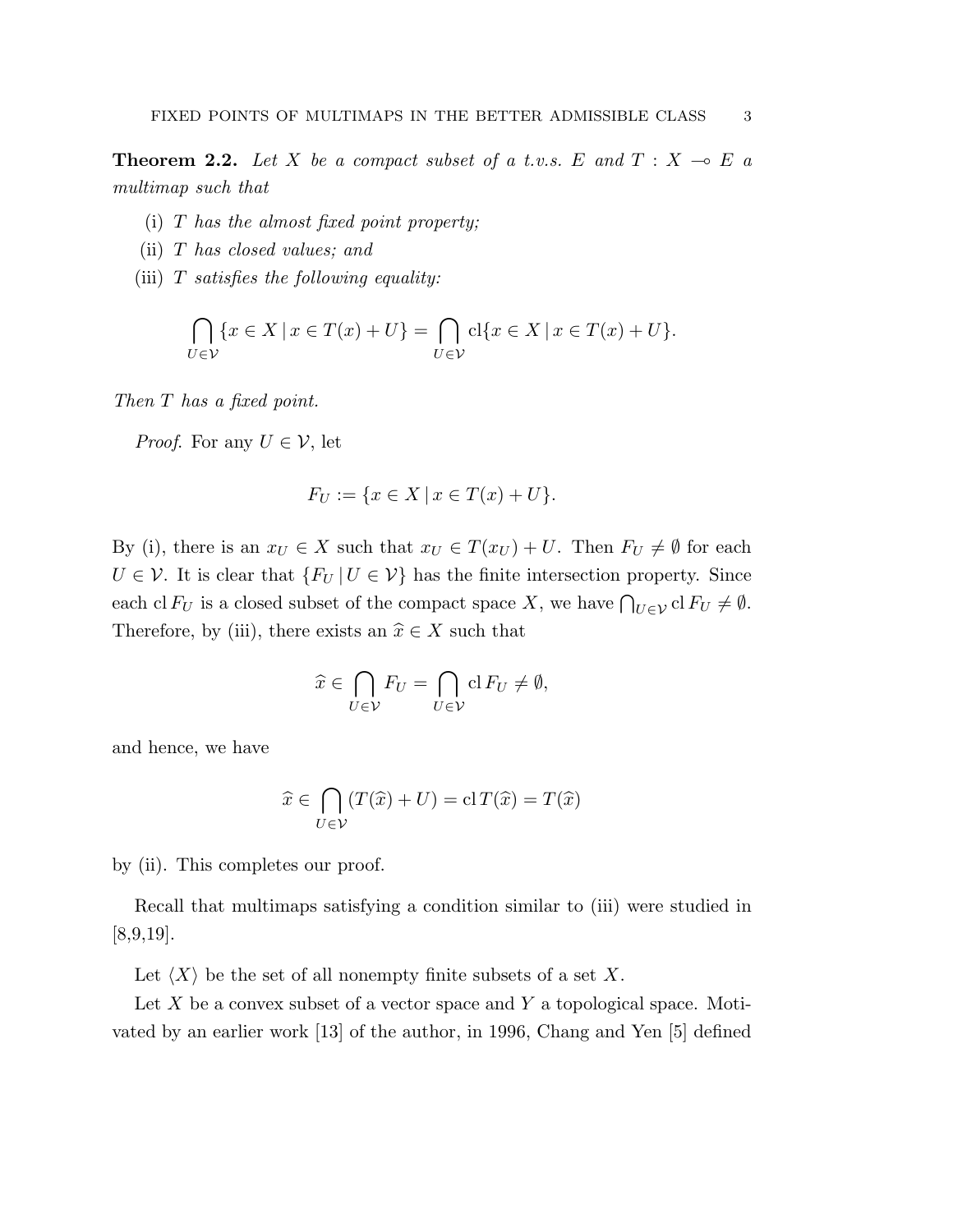$T \in KKM(X,Y) \iff T : X \to Y$  is a multimap such that the family  $\{S(x) | x \in X\}$  has the finite intersection property whenever  $S: X \to Y$ has closed values and  $T(\text{co } N) \subset S(N)$  for each  $N \in \langle X \rangle$ .

Moreover, Chang and Yen [6] introduced the class of S-KKM maps and gave a characterization of such maps and an s-KKM theorem. This was extended to an S-KKM theorem by Lin and Chang [10] with additional results. This is followed by Chang, Huang, Jeng, and Kuo [4], Agarwal and O'Regan [1,2], and Shahzad [21].

Let  $X$  be a nonempty set,  $Y$  a nonempty convex subset of a vector space and Z a topological space. If  $S : X \to Y$ ,  $T : Y \to Z$  and  $F : X \to Z$  are three multimaps satisfying

$$
T(\text{co } S(A)) \subset F(A)
$$

for any  $A \in \langle X \rangle$ , then F is called a generalized S-KKM map with respect to T. If the multimap  $T : Y \multimap Z$  satisfies that for any generalized S-KKM map F with respect to T the family  $\{F(x) : x \in X\}$  has the finite intersection property, then T is said to have the S-KKM property. The class  $S-KKM(X, Y, Z)$  is defined to be the set  $\{T : Y \multimap Z \mid T \text{ has the } S\text{-KKM property}\};$  see [6,10].

As shown in [4], when  $X = Y$  and S is the identity map  $1_X$ , then S- $KKM(X, Y, Z)$  reduces to the class  $KKM(X, Z)$  introduced by Chang and Yen in [5], and moreover,  $KKM(Y, Z)$  is contained in  $S-KKM(X, Y, Z)$  for any  $S: X \longrightarrow Y$  and generally this inclusion is proper.

If S is a single-valued function  $s: X \to Y$ , then we can consider the class  $s-KKM(X, Y, Z).$ 

**Lemma 2.3.** Let I be a nonempty set, X a convex subset of a t.v.s.  $E$  (not necessarily Hausdorff),  $s: I \to X$ ,  $T \in s-KKM(I, X, X)$  a multimap, and U a convex open subset of E. If

(1) 
$$
\overline{T(X)} \subset \bigcup_{z \in A} (s(z) + U) \quad \text{for some} \quad A \in \langle I \rangle,
$$

then there exists an  $x_U \in X$  such that  $T(x_U) \cap (x_U + U) \neq \emptyset$ .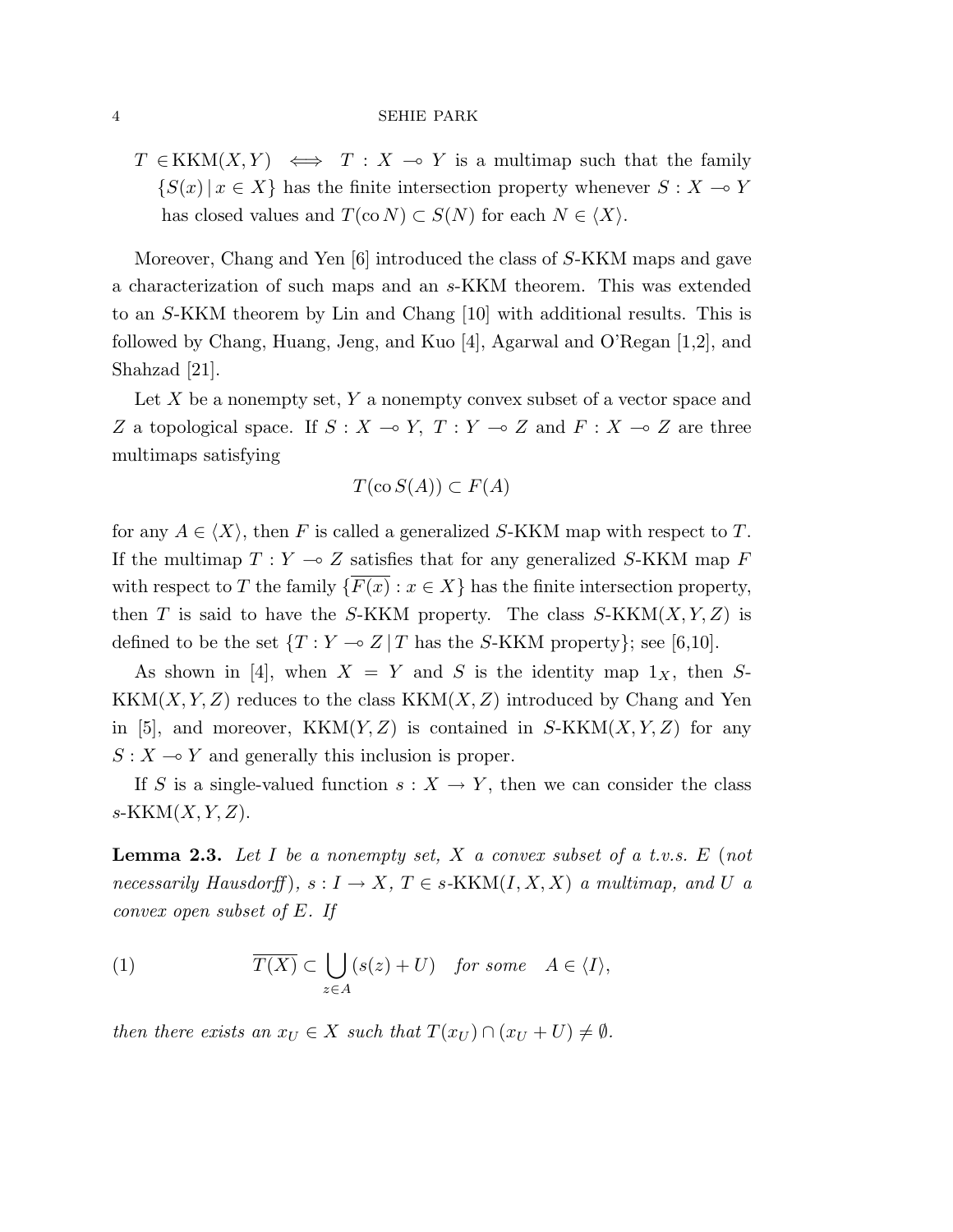*Proof.* Let  $F: I \to X$  be a map defined by

$$
F(z) := \overline{T(X)} \setminus (s(z) + U) \quad \text{for } z \in I.
$$

Since  $T(X) \subset$ S  $z\in A(s(z) + U),$ 

$$
\bigcap_{z \in A} F(z) = \overline{T(X)} \setminus \bigcup_{z \in A} (s(z) + U) \subset \overline{T(X)} \setminus \overline{T(X)} = \emptyset,
$$

and hence  ${F(z)}_{z\in I}$  does not have the finite intersection property. Since F has closed values and  $T \in s\text{-KKM}(I, X, X)$ , there exists a  $B \in \langle I \rangle$  such that

$$
T(\cos(B)) \not\subset F(B).
$$

Hence there exists  $y_0 \in T(\cos(B)) \subset T(X)$  such that

$$
y_0 \notin F(z) = \overline{T(X)} \setminus (s(z) + U)
$$
 for all  $z \in B$ .

Therefore,  $y_0 \in s(z)+U$  or  $s(z) \in y_0-U$  for all  $z \in B$ . Since  $s(B) \subset y_0-U$  and  $y_0-U$  is convex, we have co  $s(B) \subset y_0-U$ . On the other hand,  $y_0 \in T(\cos(B))$ implies  $y_0 \in T(x_U)$  for some  $x_U \in \text{co } s(B) \subset y_0 - U$ . Hence,  $y_0 \in x_U + U$  and  $T(x_U) \cap (x_U + U) \neq \emptyset$ . This completes our proof.

**Corollary 2.4.** Let  $I, X, E, s$ , and T be the same as in Lemma 2.3. If  $T(X)$ is totally bounded and  $T(X) \cap s(I)$  is dense in  $T(X)$ , then T has the convexly almost fixed point property.

*Proof.* For any convex open neighborhood U of 0 in E, if  $T(X) \cap s(I)$  is dense in  $T(X)$  and  $T(X)$  is compact, then condition (1) holds.

Note that if  $X = I$  and  $\overline{T(X)} \subset s(I)$ , then Corollary 2.4 reduces to Chang et al. [4, Lemma 3.1].

From Corollary 2.4 and Theorem 2.2, we immediately have the following:

**Theorem 2.5.** Let X be a compact convex subset of a t.v.s.  $E$ , I a nonempty set,  $s: I \to X$ , and  $T \in s\text{-KKM}(I, X, X)$  a closed-valued map such that  $T(X) \cap$  $s(I)$  is dense in  $T(X)$ . If T satisfies condition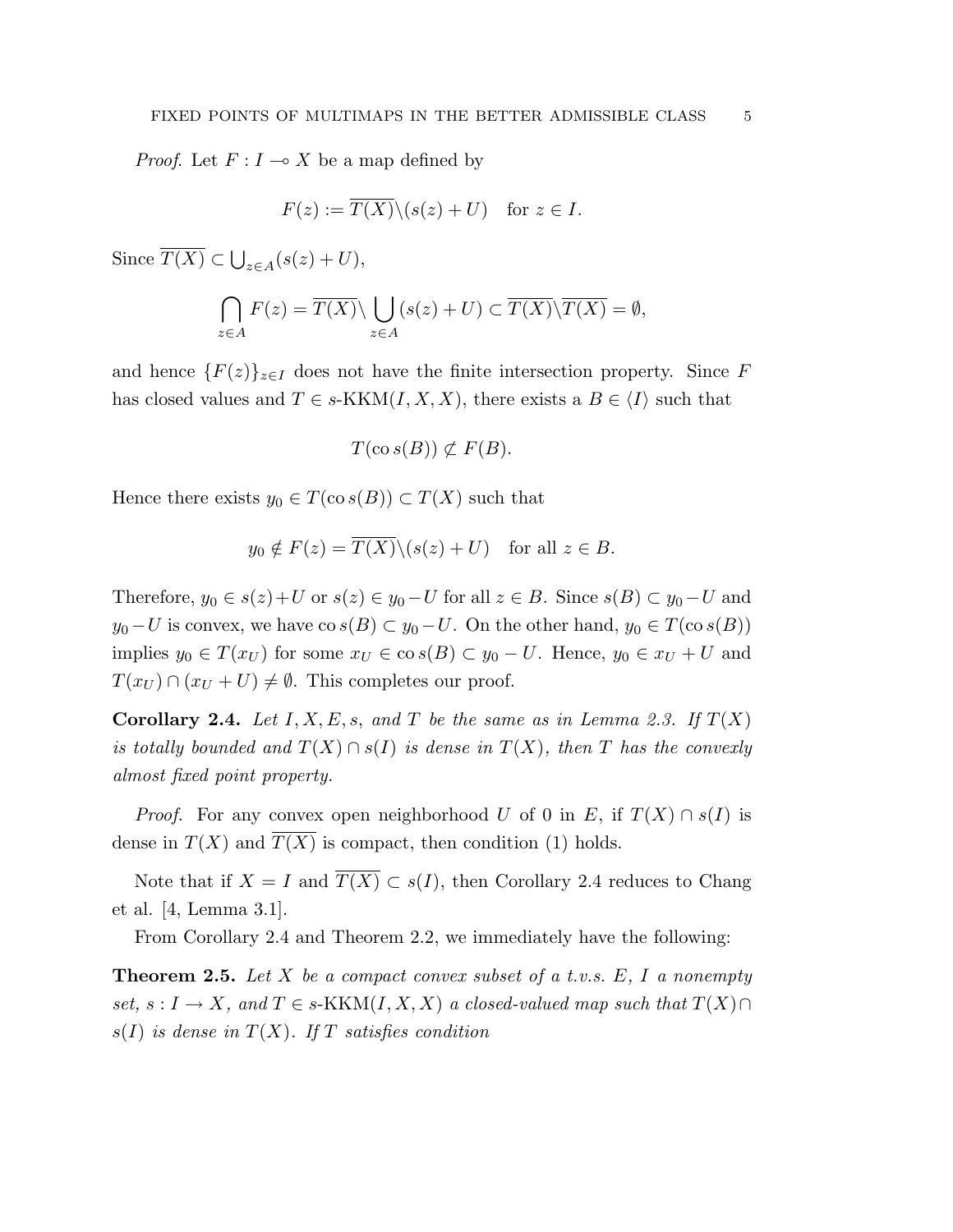$$
\bigcap_{U \in \mathcal{V}} \{x \in X \mid x \in T(x) + U\} = \bigcap_{U \in \mathcal{V}} \text{cl}\{x \in X \mid x \in T(x) + \text{co}\,U\},\
$$

then T has a fixed point.

Note that if  $X = I$  and  $\overline{T(X)} \subset s(I)$ , then Theorem 2.5 reduces to Huang and Jeng [8, Theorem 2.2], and if  $X = I$  and  $s = 1<sub>X</sub>$ , then Theorem 2.5 originates from Park [19, Theorem 1]. If  $T : X \to X$  is upper semicontinuous with convex values, then  $T \in KKM(X,X) \subset s-KKM(X,X,X);$  see Huang and Jeng [8]. Therefore, Theorem 2.5 generalizes Huang and Jeng [8, Corollary 2.6].

From Theorem 2.1 and Corollary 2.4, we immediately have the following:

**Theorem 2.6.** Let X be a convex subset of a locally convex t.v.s., I a nonempty set,  $s: I \to X$ , and  $T \in s-KKM(I,X,X)$  a compact closed map such that  $T(X) \cap s(I)$  is dense in  $T(X)$ . Then T has a fixed point.

If  $X = I$  and  $\overline{T(X)} \subset s(I)$ , then Theorem 2.6 reduces to Chang et al. [4, Theorem 3.2 and further if  $s = 1_X$ , then to Chang and Yen [5, Theorem 2], and if X itself is compact, then to Huang and Jeng  $[8, Corollary 2.4]$ .

## 3. FIXED POINTS FOR NEW CLASSES OF MAPS

Let us recall some history of analytical fixed point theory; for details, see [18].

Since 1992, we introduced and supplied a lot of examples of the class  $\mathfrak{A}_{c}^{\kappa}$  in [12,13,20]. Up to now, many authors used the class  $\mathfrak{A}_{c}^{\kappa}$ , but no one could find any new example of maps in that class, and some authors mistook  $\mathfrak A$  for  $\mathcal U$ .

In 1996, Chang and Yen [5] introduced the KKM class (see Section 2) and obtained the following:

**Theorem 3.1** [5]. Let X be a convex subset of a locally convex t.v.s. E. Then every compact closed map  $T \in KKM(X,X)$  has a fixed point.

It was known that  $\mathfrak{A}_{c}^{\kappa}(X,X) \subset \text{KKM}(X,X)$  in [13], but, any significant example of compact closed maps  $T \in KKM(X,X)$  such that  $T \notin \mathfrak{A}_{c}^{\kappa}(X,X)$  is not yet found.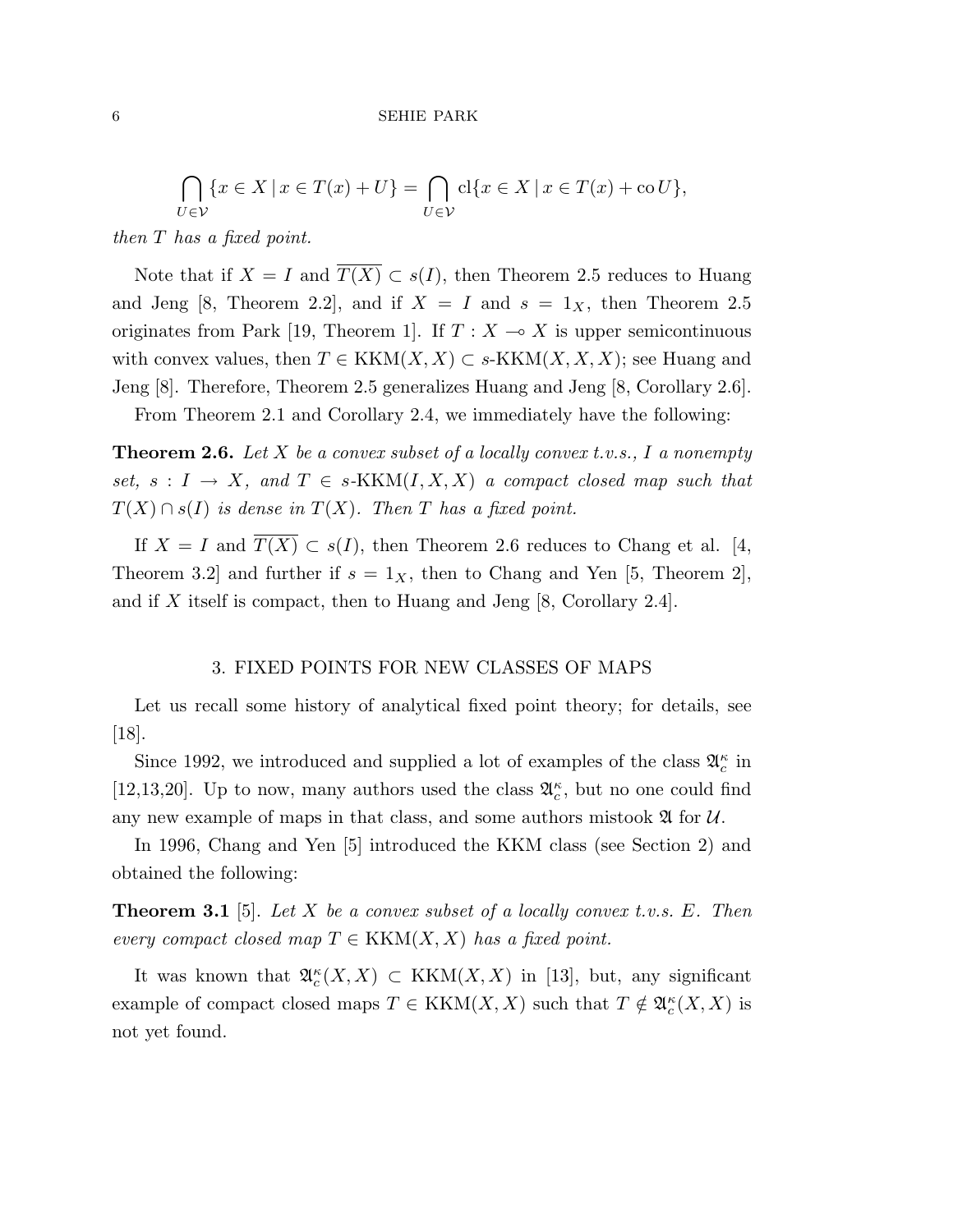Note that Theorem 3.1 is a consequence of Theorem 2.1. In fact, the map  $T \in KKM(X,X)$  in Theorem 3.1 has the convexly almost fixed point property by Corollary 2.4, but not conversely.

A polytope P in a subset X of a t.v.s. E is a nonempty compact convex subset of X contained in a finite dimensional subspace of  $E$ .

In 1996, the author introduced the 'better' admissible class  $\mathfrak{B}$  of multimaps as follows:

 $F \in \mathfrak{B}(X, Y) \iff F : X \to Y$  is a map such that, for each polytope P in X and for any continuous function  $f : F(P) \to P$ , the composition  $f(F|_P)$ :  $P \rightharpoonup P$  has a fixed point,

where Y is a topological space. We noticed that  $\mathfrak{A}_{c}^{\kappa} \subset \mathfrak{B}$  and that, in the class of compact closed maps, two subclasses B and KKM coincide. Recall that some variants of Theorem 3.1 were given in [15]. One of the simplest results is the following restatement of Theorem 3.1:

**Theorem 3.2** [15]. Let X be a convex subset of a locally convex t.v.s. E. Then every compact closed map  $F \in \mathfrak{B}(X,X)$  has a fixed point.

Subclasses of  $\mathfrak{B}$  are classes of continuous functions  $\mathbb{C}$ , the Kakutani maps  $\mathbb{K}$ (u.s.c. with nonempty compact convex values and codomains are convex sets), the Aronszajn maps M (u.s.c. with  $R_{\delta}$  values), the acyclic map V (u.s.c. with compact acyclic values),  $\mathbb{K}_c$  (finite compositions of Kakutani maps), the Powers maps  $\mathbb{V}_c$  (finite compositions of acyclic maps), the O'Neill maps  $\mathbb{N}$  (continuous with value of one or  $m$  acyclic components, where  $m$  is fixed), the Fan-Browder maps (codomains are convex sets, nonempty convex values and open fibers), the approachable maps A, admissible maps of Górniewicz,  $\sigma$ -selectionable maps of Haddad and Lasry, permissible maps of Dzedzej, the class  $\mathbb{K}_c^+$  of Lassonde, the class  $\mathbb{V}^+_c$  of Park et al., approximable maps of Ben-El-Mechaiekh and Idzik, and others. Those subclasses are examples of the admissible class  $\mathfrak A^{\kappa}_c$  due to the author. Some examples of maps in  $\mathfrak{B}$  not belonging to  $\mathfrak{A}_{c}^{\kappa}$  were given recently. For details, see [12-18].

Recall that a nonempty subset X of a t.v.s.  $E$  is said to be *admissible* (in the sense of Klee) provided that, for every nonempty compact subset  $K$  of  $X$  and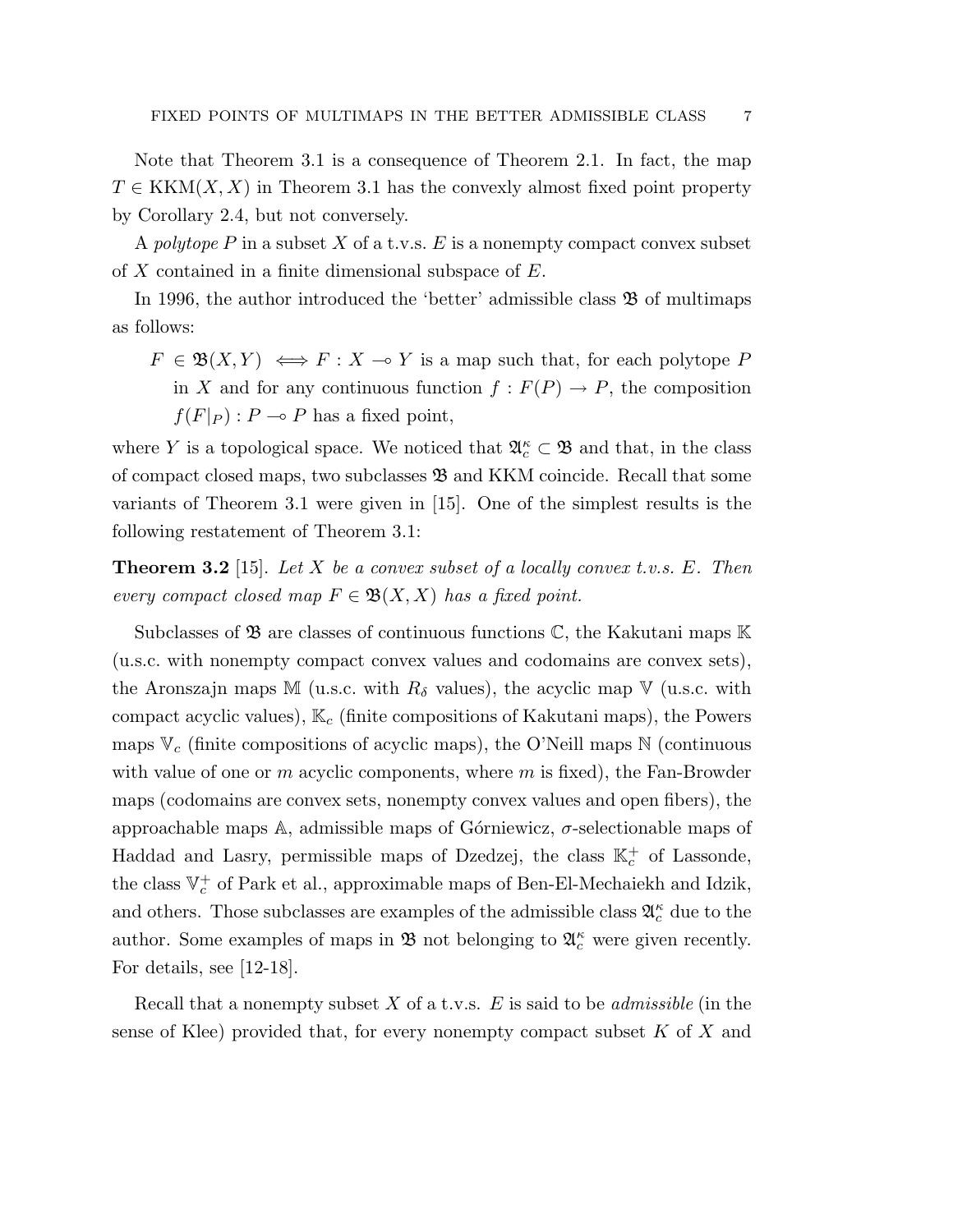every neighborhood V of the origin 0 of  $E$ , there exists a continuous function  $h: K \to X$  such that  $x - h(x) \in V$  for all  $x \in K$  and  $h(K)$  is contained in a finite dimensional subspace  $L$  of  $E$ . Examples of admissible subsets can be seen in [17,18].

In 1997, we obtained the following:

**Theorem 3.3** [17,18]. Let E be a t.v.s. and X an admissible (in the sense of Klee) convex subset of E. Then any compact closed map  $F \in \mathfrak{B}(X,X)$  has a fixed point.

In 1998, this was restated as follows:

**Theorem 3.4** [19]. Let X be an admissible convex subset of a t.v.s. Then any compact closed map  $T \in \mathfrak{K}(X,X)$  has a fixed point, where  $\mathfrak K$  denotes KKM.

Moreover, in [18], we listed more than sixty papers in chronological order, from which we could deduce particular forms of Theorem 3.3. Further examples of maps in the class  $\mathfrak{B}$  were given in [16]. In 1999, Lin and Yu [11] published Theorem 3.4 and generalized versions of the present author's other results.

Since then generalizations of KKM class to S-KKM or s-KKM classes follow. One of the main targets of such works was to try to generalize Theorems 3.1 and 3.4. However, the main results in  $[4,5,8]$  are generalized and unified by Theorem 2.6 in this paper.

For the s-KKM class, we need the following:

**Lemma 3.5.** Let X be a convex subset of a t.v.s., I a nonempty set,  $s: I \rightarrow X$ a surjection, and  $T \in s-KKM(I, X, X)$ . If T is closed and compact, then  $T \in$  $\mathfrak{B}(X,X)$ .

*Proof.* Let P be a polytope in X,  $T' := T|_P$ , and  $f : T(P) \to P$  a continuous function. Let  $I' := s^{-1}(P) \subset I$  and  $s' := s|_{I'} : I' \to P$ .

Claim 1.  $T \in s'$ -KKM $(I', X, X)$ .

Let  $F' : I' \to X$  be closed-valued such that

(2) 
$$
T(\cos'(A)) \subset F'(A) \text{ for all } A \in \langle I' \rangle.
$$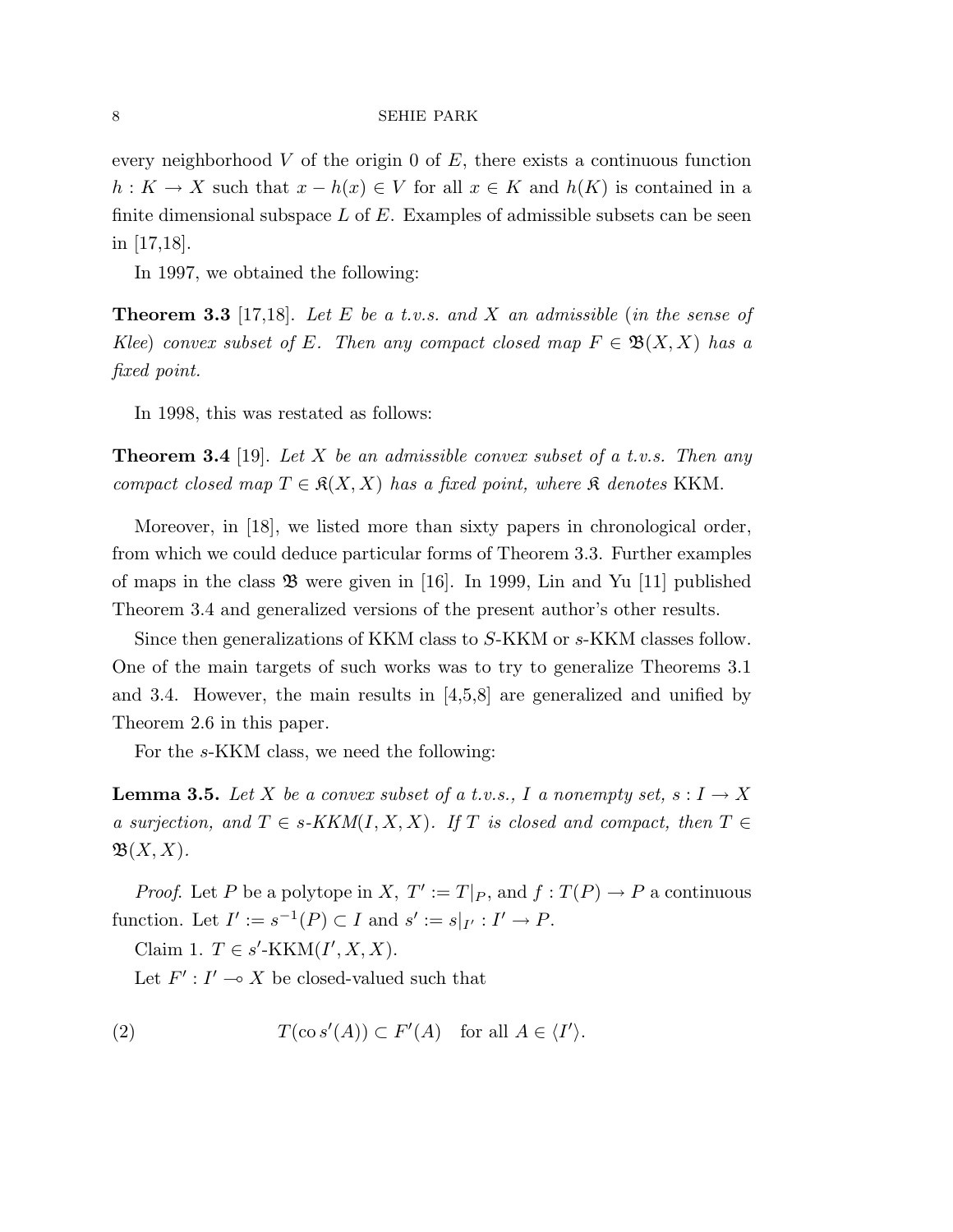Define  $F: I \to X$  by  $F(z) := F'(z)$  for  $z \in I'$  and  $F(z) := X$  for  $z \in I\backslash I'.$ Then  $F$  is closed-valued with respect to the relative topology of  $X$ . Now, from (2), we have

$$
T(\cos(A)) \subset F(A) \quad \text{for all } A \in \langle I \rangle.
$$

Since  $T \in s\text{-KKM}(I, X, X), \{F(z)\}_{z\in I}$  has the finite intersection property, and hence, so does  $\{F'(z)\}_{z \in I'}$ .

Claim 2.  $f \circ T' \in s'$ -KKM $(I', P, P)$ .

Let  $F' : I' \to P$  be closed-valued such that

$$
(f \circ T')(\cos'(A)) \subset F'(A)
$$
 for all  $A \in \langle I' \rangle$ .

Then we have

$$
T(\cos'(A)) = T'(\cos'(A)) \subset (f^{-1} \circ F')(A) \text{ for all } A \in \langle I' \rangle.
$$

Since  $f^{-1} \circ F'$  is closed-valued and  $T \in s'$ -KKM $(I', X, X)$ ,  $\{(f^{-1} \circ F')(z)\}_{z \in I'}$ has the finite intersection property, and hence, so does  $\{F'(z)\}_{z \in I'}$ .

Claim 3.  $f \circ T' : P \to P$  has a fixed point.

Since  $T$  is closed and compact, it is upper semicontinuous with closed values, and hence, so is  $T'$ . Moreover,  $f \circ T'$  is upper semicontinuous and closed-valued, and hence, it is closed and compact. Since  $f \circ T' \in s'$ -KKM $(I', P, P)$  by Claim 2 and  $(f \circ T')(P) \subset P = s(I')$ , by Theorem 2.6,  $f \circ T'$  has a fixed point.

Therefore  $f \circ (T|_P)$  has a fixed point and hence  $T \in \mathfrak{B}(X,X)$ . This completes our proof.

*Remark.* If  $s: I \to X$  is not a surjection, then Lemma 3.5 may not hold. For example, let  $X = [0, 1]$  and  $s : X \to X$  be defined by  $s(x) := x/2$  for  $x \in X$ . Let  $T : X \to X$  be defined by  $T(x) := \{1\}$  if  $x \in [0, 1/2), T(x) := \{0, 1\}$  if  $x = 1/2$ , and  $T(x) := \{0\}$  if  $x \in (1/2, 1]$ . Then  $T \in s\text{-KKM}(X, X, X)$  by noting  $1 \in T(s(x))$  for any  $x \in X$ ; see [4, p.219]. Note that T is closed and compact, but  $T \notin \mathfrak{B}(X, X)$ .

From Lemma 3.5 and Theorem 3.3, we have the following: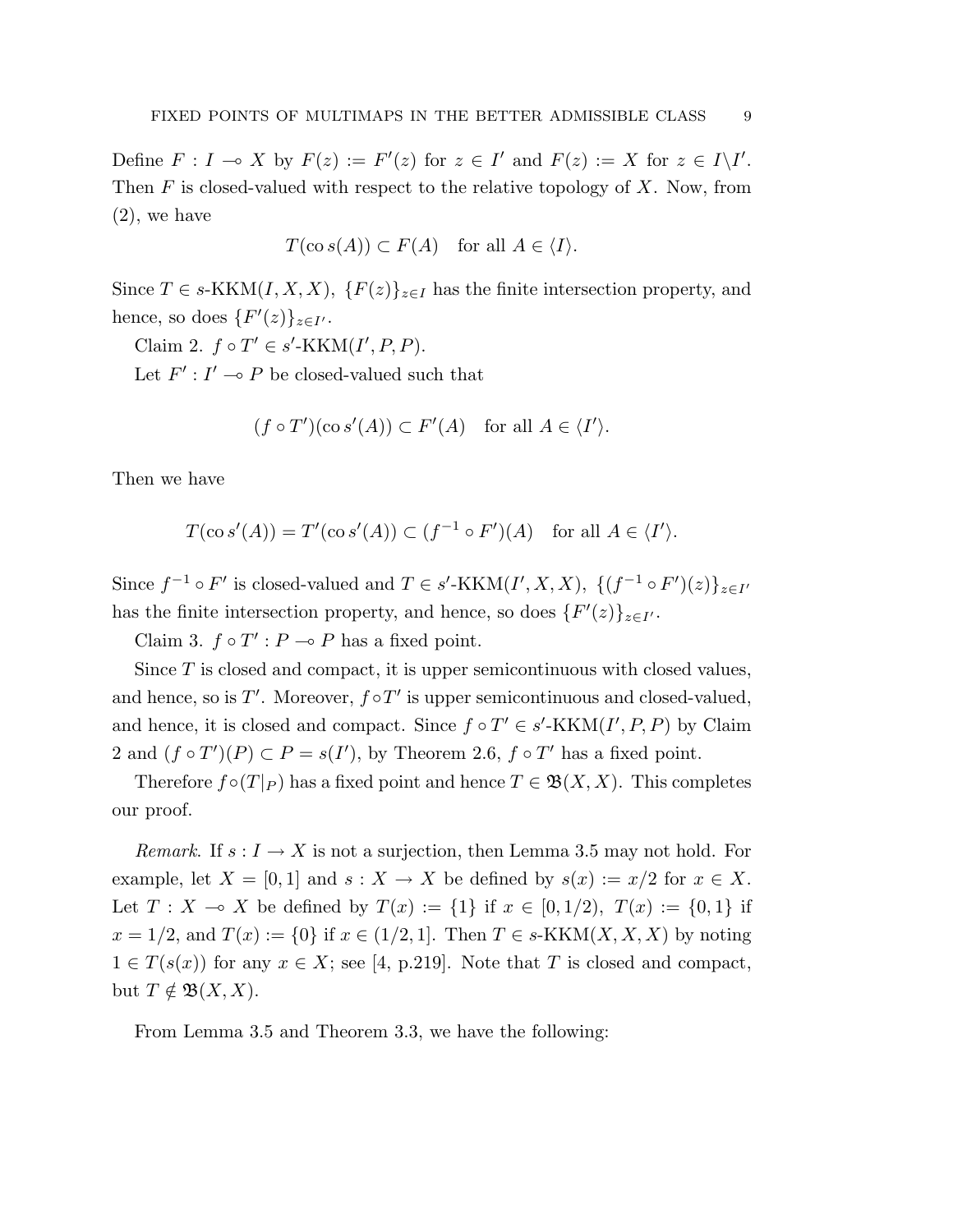**Theorem 3.6.** Let E be a t.v.s. and X an admissible (in the sense of Klee) convex subset of E, I a nonempty set,  $s: I \to X$  a surjection, and  $T \in s$ - $KKM(I, X, X)$ . If T is closed and compact, then T has a fixed point.

Note that if I is a nonempty subset of X, then Theorem 3.6 reduces to Chang, Huang, and Jeng [3, Theorem 3.1].

It should be noticed that the main fixed point theorems in [3,5,11] and others are disguised forms of our Theorem 3.3. Most of other results in those papers are also formally generalized (but not practical) or disguised forms of earlier works of the author on the classes  $\mathfrak{A}_c^{\kappa}$  or  $\mathfrak B$  of multimaps.

## 4. A NEW GENERAL FIXED POINT THEOREM

In this section, we obtain a generalized version of our previous result [18] by switching the admissibility of domain of the multimap to the Klee approximability (defined below) of codomain.

Let X be a subset of a t.v.s.  $E$ . A compact subset  $K$  of X is said to be Klee approximable in X if for any  $V \in \mathcal{V}$ , there exists a continuous function  $h: K \to X$  such that  $x - h(x) \in V$  for all  $x \in K$  and  $h(K)$  is contained in a polytope in X.

We give some examples of Klee approximable sets as follows:

(1) A subset X of E is admissible (in the sense of Klee) if and only if every compact subset  $K$  of  $X$  is Klee approximable in  $X$ .

- (2) Any polytope in X.
- (3) Any compact subset K of a convex subset X in a locally convex t.v.s.
- (4) Any compact subset K whenever  $\text{co } K$  is an admissible subset of X.

Remark. For a compact subset K of E, it is well-known that co K is  $\sigma$ compact and paracompact. Therefore, if  $E$  is metrizable, then the following is supplementary to (4):

**Proposition** (Dobrowolski [7]). For a  $\sigma$ -compact convex set C in a metrizable t.v.s. the following conditions are equivalent: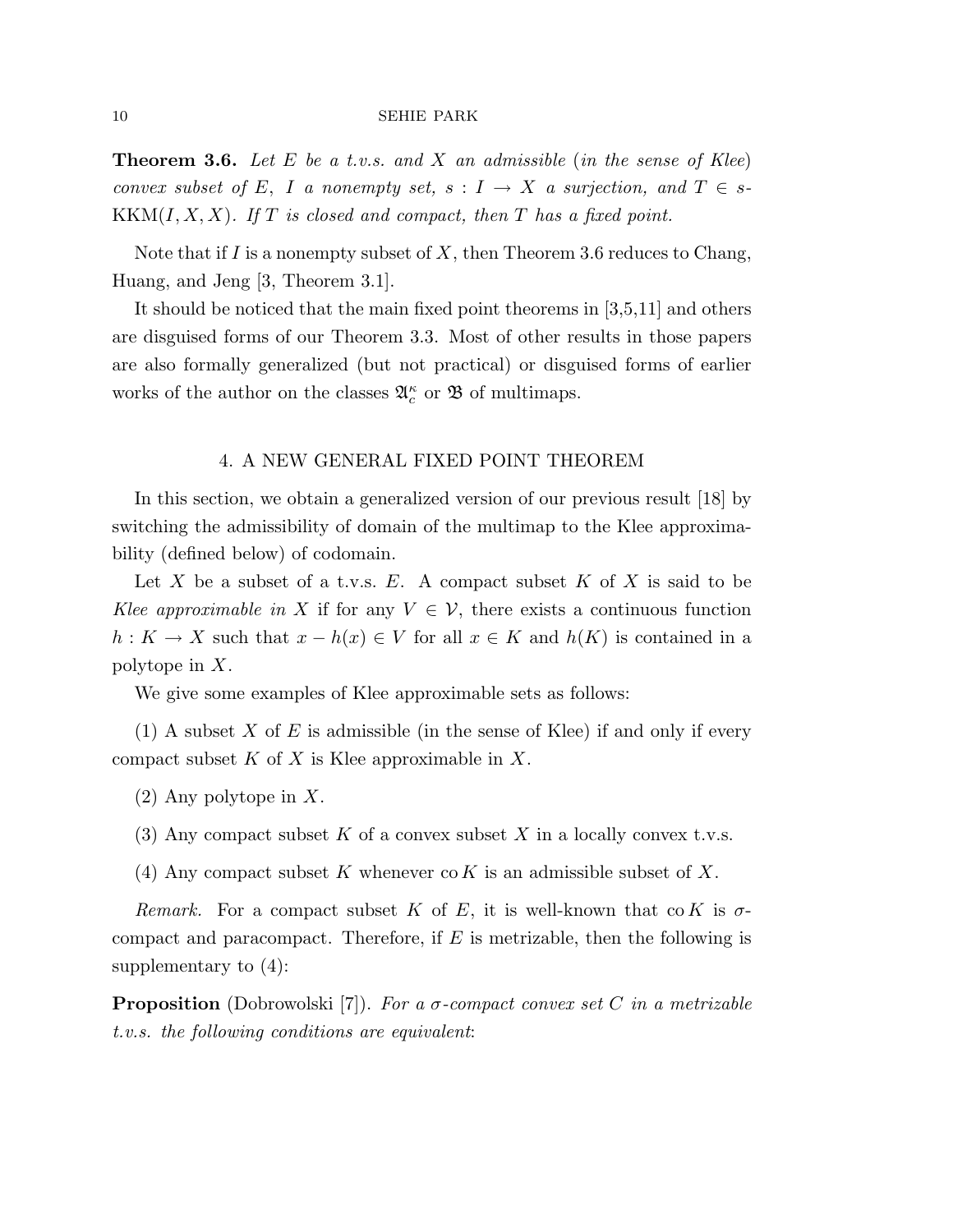$(a)$   $C \in AR$ , (b)  $C = \bigcup_{1}^{\infty}$  $\sum_{1}^{\infty} A_n$  with  $A_n = \overline{A}_n \in \text{AE}(\text{compact})$  for  $n=1, 2, \ldots,$ (c) C is admissible.

Here AR denotes an absolute retract and AE(compact) the absolute extension property for compacta.

For a topological space  $Y$ , we define a new class of multimaps as follows:

 $F \in \mathfrak{B}^p(X,Y) \iff F : X \to Y$  is a multimap such that for any polytope P of X, there is a map  $\Gamma \in \mathfrak{B}(P, Y)$  such that  $\Gamma(x) \subset F(x)$  for each  $x \in P$ .

Note that any map  $F \in \mathfrak{B}(X,Y)$  belongs to  $\mathfrak{B}^p(X,Y)$ . Recently it is known that, for the subclass of  $\mathfrak{B}$  consisting of approximable multimaps, any u.s.c. map with nonempty compact contractible values or nonempty compact values having trivial shape belongs to  $\mathfrak{B}^p(X,Y)$ .

Now, [18, Theorem 1] can be generalized as follows:

**Theorem 4.1.** Let X be a subset of a t.v.s. E and  $F \in \mathfrak{B}^p(X,X)$  a compact closed multimap. If  $\overline{F(X)}$  is a Klee approximable subset of X, then F has a fixed point.

*Proof.* Let  $V \in \mathcal{V}$ . Since  $K := \overline{F(X)}$  is compact and Klee approximable in X, there exist a continuous function  $h : \overline{F(X)} \to X$  and a polytope P in X such that  $x - h(x) \in V$  for all  $x \in \overline{F(X)}$  and  $h(\overline{F(X)}) \subset P$ . Note that  $h: \overline{F(X)} \to P$  and  $F|_P: P \to \overline{F(X)}$ . Since  $F \in \mathfrak{B}^p(X,X)$ , there is a map  $\Gamma \in \mathfrak{B}(P,X)$  such that  $\Gamma(x) \subset F(x)$  for each  $x \in P$ . Since  $\Gamma(P) \subset F(P)$  $\overline{F(X)}$  and  $h : \overline{F(X)} \to P$ , the composition  $h \Gamma : P \to P$  has a fixed point  $x_V \in h\Gamma(x_V)$ . Let  $x_V = h(y_V)$  for some  $y_V \in \Gamma(x_V) \subset F(x_V) \subset \overline{F(X)}$ . We have  $y_V - h(y_V) = y_V - x_V \in V$ . Since  $\overline{F(X)}$  is compact, we may assume that the net  $y_V$  converges to some  $\hat{x} \in \overline{F(X)}$ . Then the corresponding net  $x_V$  in X also converges to  $\hat{x}$ . Since the graph of F is closed and  $(x_V, y_V) \in \text{Gr}(F)$ , we have  $\hat{x} \in F(\hat{x})$ . This completes our proof.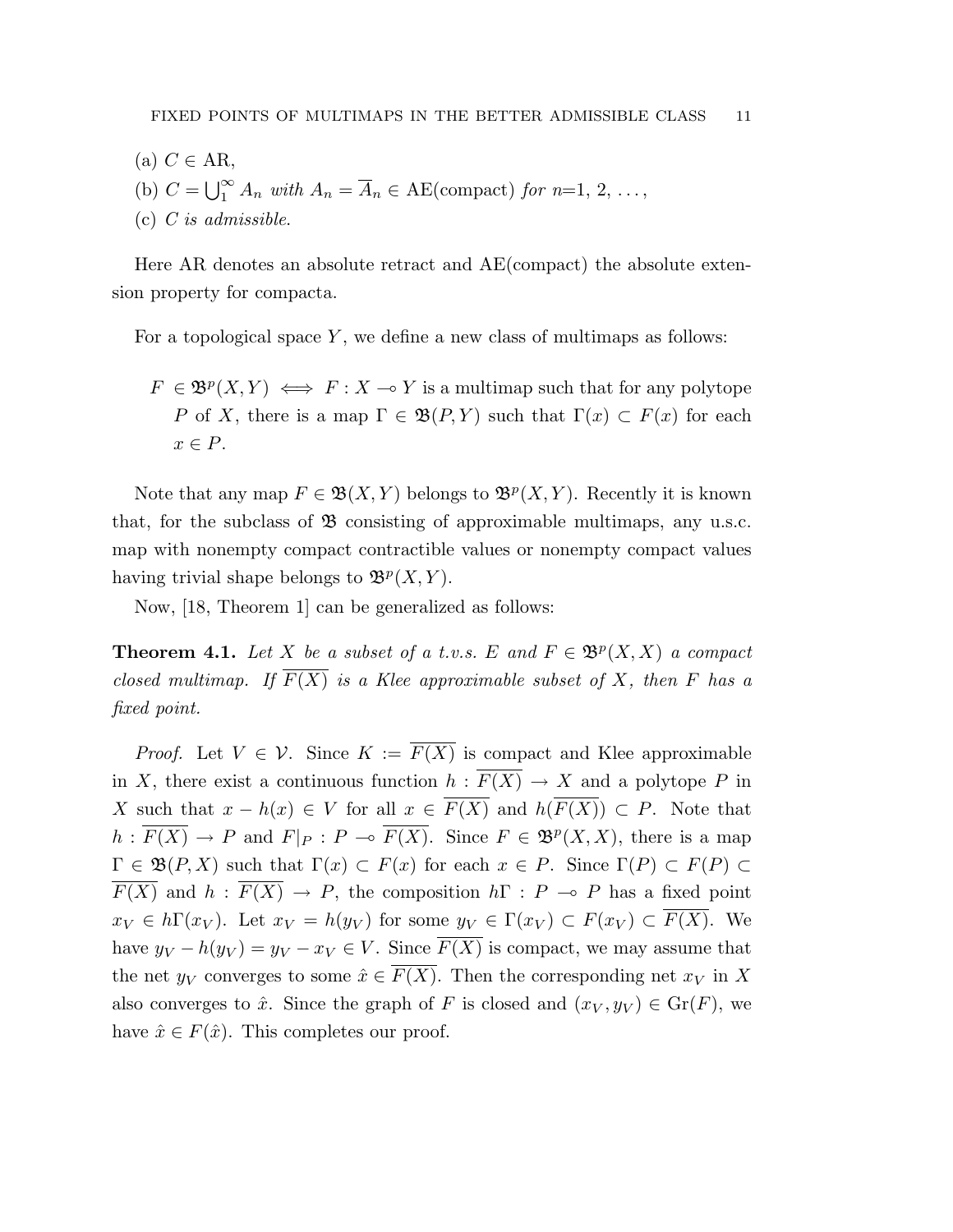**Corollary 4.2.** Let X be a subset of a t.v.s. E and  $F \in \mathfrak{B}(X,X)$  a compact closed map. If  $\overline{F(X)}$  is a Klee approximable subset of X, then F has a fixed point.

We note that Corollary 4.2 generalizes and unifies Theorems  $2.6, 3.1 - 3.4,$ and 3.6.

**Corollary 4.3.** Let X be a convex subset of a t.v.s. E and  $F \in \mathfrak{B}^p(X,X)$  a closed map. If  $F(X)$  is contained in a finite dimensional compact subset of X, then F has a fixed point.

*Proof.* Note that  $\overline{F(X)}$  is contained in a polytope in X and hence Klee approximable.

Recall that [18, Theorem 1] was incorrectly stated and it should be replaced by our new Theorem 4.1.

## **REFERENCES**

- [1] R.P. Agarwal and D. O'Regan, KKM maps and fixed point theory, Fixed Point Theory and Applications (Y.J. Cho et al., eds.), Vol. 3, 1–13, Nova Science, New York, 2002.
- [2] R.P. Agarwal and D. O'Regan, Fixed-point theorems for S-KKM maps, Appl. Math. Lett. 16 (2003), 1257–1264.
- [3] T.-H. Chang, Y.-Y. Huang, and J.-C. Jeng, Fixed-point theorems for multifunctions in S-KKM class, Nonlinear Anal. 44 (2001), 1007–1017.
- [4] T.-H. Chang, Y.-Y. Huang, J.-C. Jeng, and K.-W. Kuo, On S-KKM property and related topics, J. Math. Anal. Appl. 229 (1999), 212–227.
- [5] T.-H. Chang and C.-L. Yen, *KKM property and fixed point theorems*, J. Math. Anal. Appl. 203 (1996), 224–235.
- [6] T.-H. Chang and C.-L. Yen, Generalized KKM theorem and its applications, Banyan Math. J. 2 (1996), 21–28.
- [7] T. Dobrowolski, On extending mappings into nonlocally convex linear metric spaces, Proc. Amer. Math. Soc. 93 (1985), 555–560.
- [8] Y.-Y. Huang and J.-C. Jeng, Fixed point theorems of the Park type in S-KKM class, Nonlinear Anal. Forum 5 (2000), 51–59.
- [9] W.K. Kim, A fixed point theorem in a Hausdorff topological vector space, Comment. Math. Univ. Carolinae 36 (1995), 33–38.
- [10] L.-J. Lin and T.-H. Chang, S-KKM theorems, saddle points and minimax inequalities, Nonlinear Anal. 34 (1998), 73–86.
- [11] L.-J. Lin and Z.-T. Yu, Fixed point theorems of KKM-type maps, Nonlinear Anal. 38 (1999), 265–275.